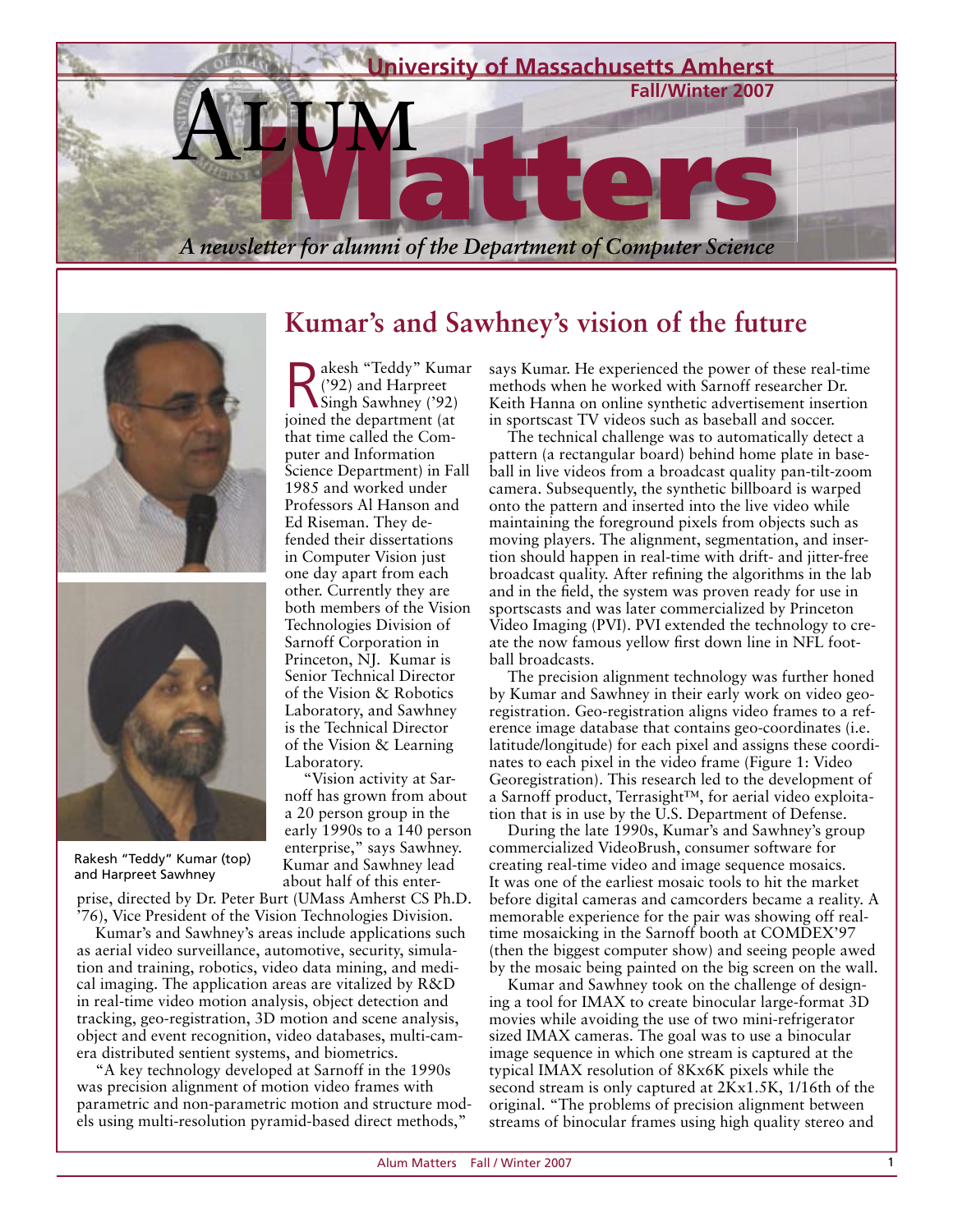### **Alumni Connections**

**Daniel Bernstein** (Ph.D. '05) received Honorable Mention for the ICAPS Best Dissertation Award. ICAPS runs the premier conference on Automated Planning & Scheduling. The 2007 award is for dissertations completed in the previous two years. One award winner and three honorable mentions were selected. The awards committee noted Bernstein for "his highly innovative research on planning under uncertainty for multiple agents introducing and characterizing a new framework of decentralized MDPs."

**Jeff Bonar** (Ph.D. '85) is the founder and chairman of JumpStart Wireless. Bonar's Florida-based company developed applications that can be used on wireless devices such as cell phones and email systems to transmit data from the worker in the field back to the office, thus eliminating paperwork and improving productivity. His work was recently highlighted in the media nationwide.

Baystate Scholar **Hee-Jin Chae** (M.S. '07) joined Raytheon after presenting her RFID security research in Spain.

After five years in Chicago as an Andersen Consulting (now Accenture) Senior Consultant in the New Age Systems Group, **Jen Hall** (B.S. '90) left to become an Outward Bound instructor. She climbed trees and coached effective teams for five years before getting back into technology as a freelance web programmer. She is currently the Director of Internet and Web Development of Conover Tuttle Pace (www.ctpboston.com). Hall is also a volunteer firefighter and a single mom having recently adopted a baby boy.

motion processing, and rendering with color and motion artifact correction, were solved through persistence and experimentation," says Sawhney. "The satisfying moment came when a blind test of real and synthesized 3D movie clips projected in a 3D IMAX theater revealed no perceptible differences between the real and synthesized data." (Figure 2: IMAX).

Starting in 2000, Kumar's and Sawhney's team started working on multi-camera distributed systems for large area situational awareness applications. This work includes 3D contextual visualization of numerous camera videos, tracking and classification of vehicles and humans, crosscamera association and tracking, and real-time forensic database querying and alerts. Working in a close-knit team *continued on next page* 

Former CS student and Teaching Assistant (TA), **Jedidiah Mitchell** participated in the FJORG! 32-hour iron animator event at SIGGRAPH in San Diego. While at UMass Amherst, Mitchell was a TA for Prof. Beverly Woolf's animation course, and he worked in the Center for Computer-Based Instructional Technology (CCBIT). Mitchell is the son of CS staffer Gwyn Mitchell.

**Ramachandran Ramjee** (Ph.D. '97) has moved from Lucent Bell Labs to Microsoft Research in Bangalore, India. He is a Senior Researcher in the Mobility, Networks, and Systems Group. Ramjee's research interests are in architecture, protocol, and performance issues in next generation wired and wireless networks.

Carnegie Mellon University Professor **Tuomas Sandholm** (Ph.D. '96) was highlighted in the *Pittsburgh Post-Gazette* for creating a system to match living kidney donors with potential recipients.

**Steven Willis** (B.S. BDIC '78) joined the Board of Advisors for PlumChoice, a leader in remote technology services for the home and small office. He has been a pioneer in developing core Internet technologies for more than 20 years. He co-founded Wellfleet Communications, a pioneering Internet router company, and started Wellfleet's Advanced Engineering Group, which developed key Internet and ATM standards and technologies. In 2001, he joined Datapower as vice president of advanced technology and drove the development of a high-performance, hardware-based XML processor.

with Sarnoff's Keith Hanna, Supun Samarasekera, Manoj Aggarwal, and others, Kumar and Sawhney commercialized a multi-camera platform for wide area situational awareness called VideoFlashlights (Figure 3: videoflashlights) and video-based analytics called VisionAlert.

"This platform started as a research prototype in the lab and was deployed as a pilot system at a number of airports and other installations before Sarnoff licensed it for commercialization," says Sawhney.

During the early part of this decade, Kumar and Sawhney started foundational work on 3D light detection and ranging (lidar) and video based object recognition, 3D navigation, mapping, and modeling. Kumar's group



(left-rt) top row: (1) Video Georegistration, (2) IMAX imagebased rendering, (3) VideoFlashlights. Bottom row: (4) 3D Lidar based real-time vehicle recognition, (5) Visual Mapping and Localization, (6) Vehicle Querying.

Alum Matters Fall / Winter 2007